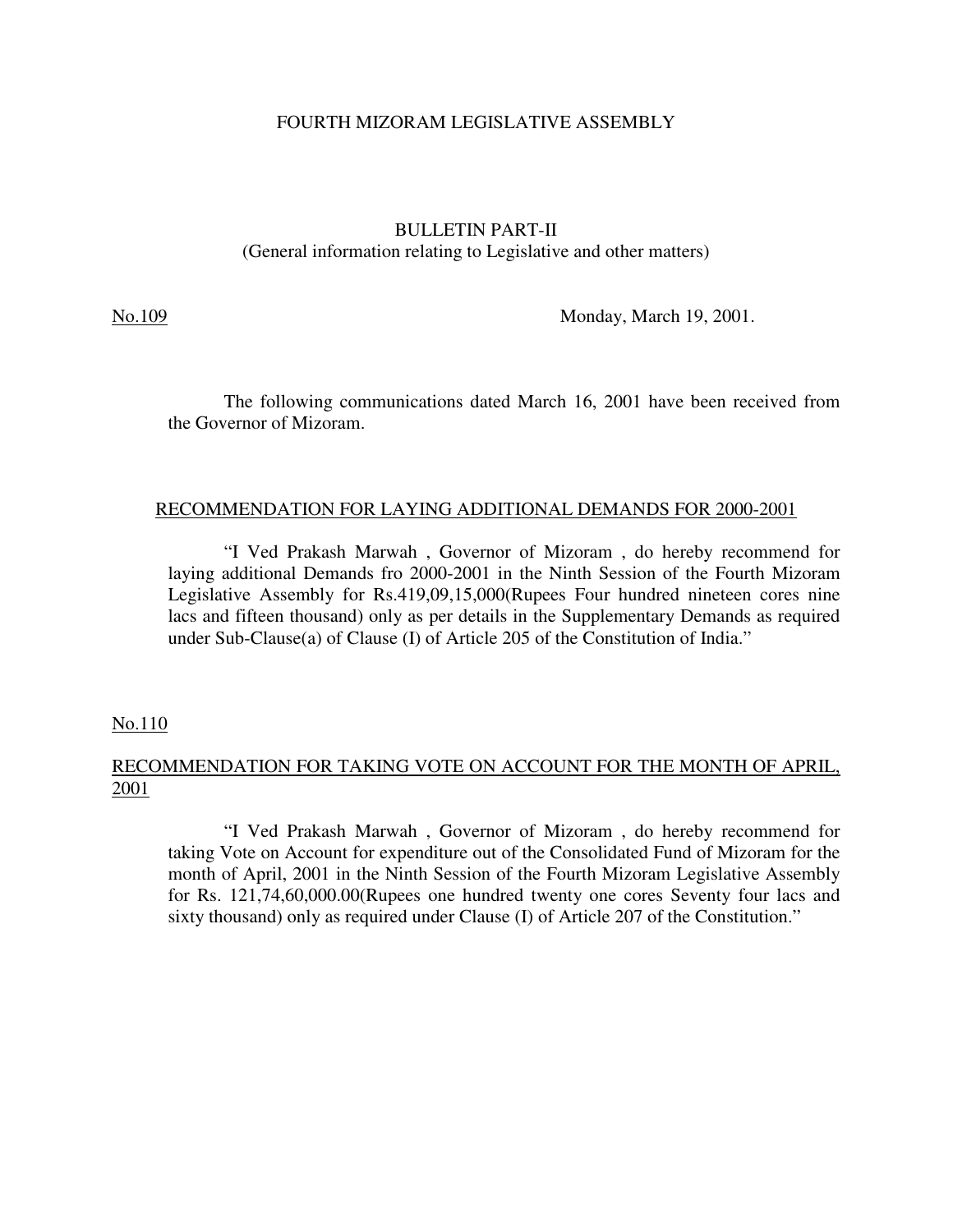#### No.111

#### RECOMMENDATION FOR MAKING DEMAND FOR GRANTS FOR 2001- 2002

"I Ved Prakash Marwah , Governor of Mizoram , do hereby recommend for making Demands for Grants for 2001-2002 in the Legislative Assembly of Mizoram in the Session commencing from the  $20<sup>th</sup>$  of March, 2001 for Rs. 1217,61,29,000.00 (Rupees One thousand two hundred seventeen crores sixty one lacs and twenty nine thousand) only as per details given in the Annual Financial Statement as required under Clause (3) of Article 203 of the Constitution of India."

#### No.112

## RECOMMENDATION FOR LAYING THE ANNUAL FINANCIAL STATEMNENT FOR 2001-2002

"I Ved Prakash Marwah , Governor of Mizoram , do hereby recommend for laying the Annual Financial Statement for 2001-2002 before the Ninth Session of the Fourth Legislative Assembly of the State of Mizoram as required under Clause (1) of Article 202 of the Constitution of India."

### No.113

# RECOMMENDATION FOR INTRODUCTION AND CONSIDERATION OF THE MIZORAM APPROPRIATION (No.1) BILL, 2001

"I Ved Prakash Marwah , Governor of Mizoram , do hereby recommend under Clause (1) of Article 207 of the Constitution of India that the Mizoram Appropriation (No. 1) Bill, 2001 be introduced and moved in the Ninth Session of the Fourth Mizoram Legislative Assembly. I also recommend under Clause (3) of Article 207 of the Constitution for consideration of the said Bill by the Legislative Assembly."

No.114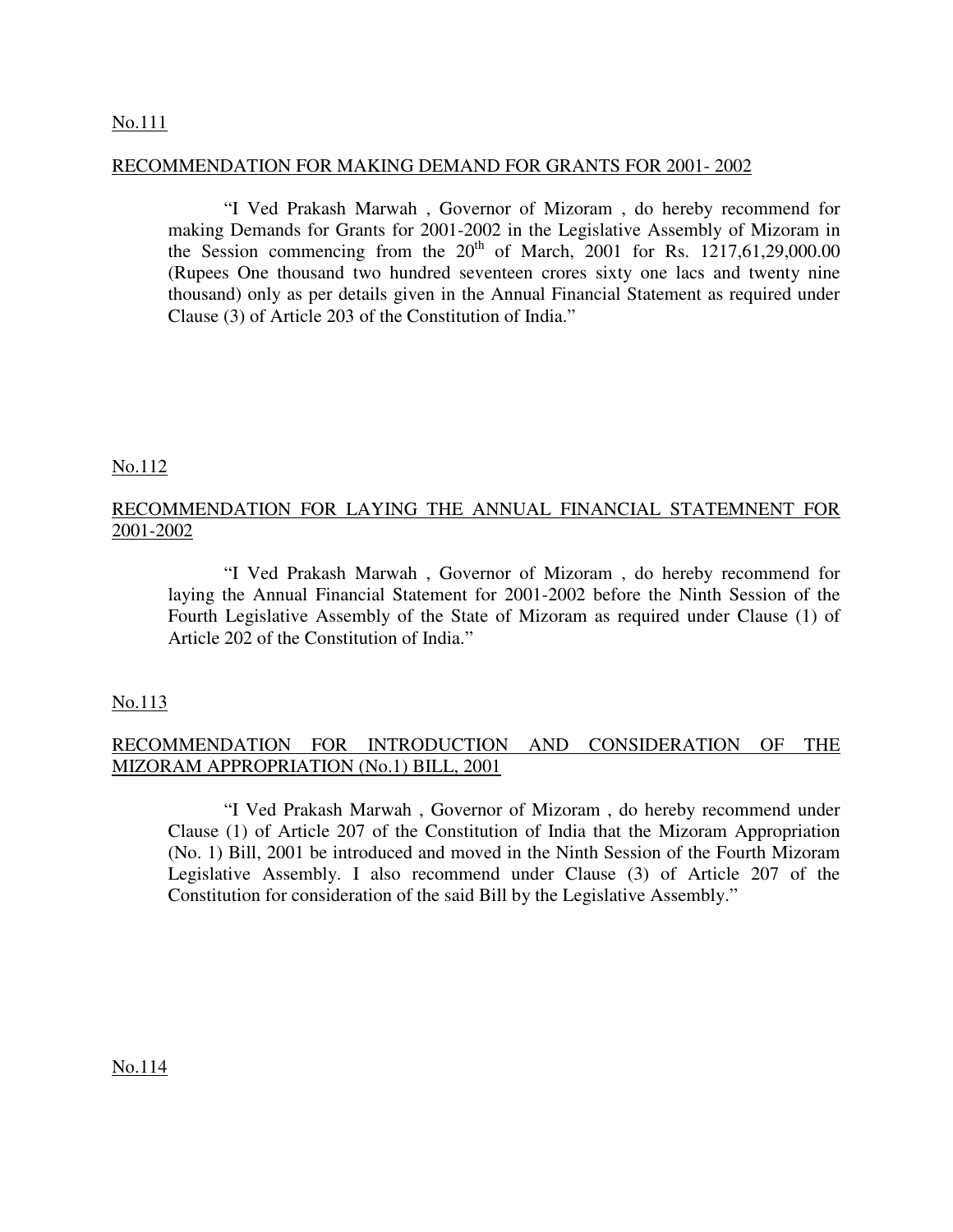# RECOMMENDATION FOR INTRODUCTION AND CONSIDERATION THE MIZORAM APPROPRIATION (VOTE ON ACCOUNT (No. 2) BILL, 2001.

"I Ved Prakash Marwah , Governor of Mizoram , do hereby recommend under Clause (1) of Article 207 of the Constitution of India that the Mizoram Appropriation (Vote on Account) (No. 2) Bill, 2001 be introduced and moved in the Ninth Session of the Fourth Mizoram Legislative Assembly. I also recommend under Clause (3) of Article 207 of the said Constitution for consideration of the said Bill by the Legislative Assembly."

No.115

### RECOMMENDATION FOR INTRODUCTION AND CONSIDERATION OF THE MIZORAM APPROPRIATION (No.3) BILL, 2001

"I Ved Prakash Marwah , Governor of Mizoram , do hereby recommend under Clause (1) of Article 207 of the Constitution of India that the Mizoram Appropriation (No. 3) Bill, 2001 be introduced and moved in the Mizoram Legislative Assembly. I also recommend under Clause (3) of Article 207 of the Constitution for consideration of the said Bill by the Legislative Assembly commencing from  $20<sup>th</sup>$  day of March, 2001."

> T.SAIKUNGA Secretary.